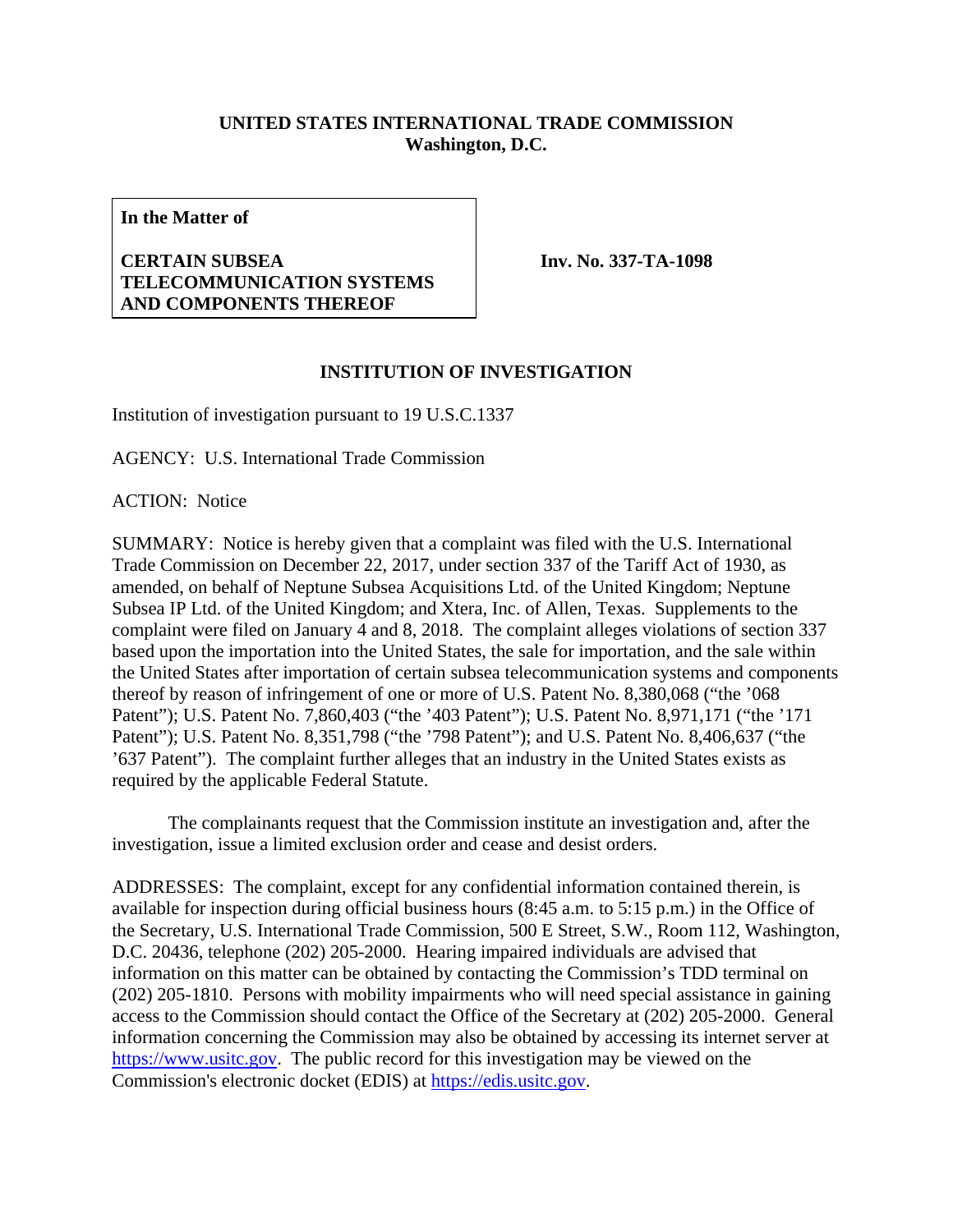FOR FURTHER INFORMATION CONTACT: Pathenia M. Proctor, The Office of Unfair Import Investigations, U.S. International Trade Commission, telephone (202) 205-2560.

## SUPPLEMENTARY INFORMATION:

AUTHORITY: The authority for institution of this investigation is contained in section 337 of the Tariff Act of 1930, as amended, 19 U.S.C. 1337 and in section 210.10 of the Commission's Rules of Practice and Procedure, 19 C.F.R. 210.10 (2017).

SCOPE OF INVESTIGATION: Having considered the complaint, the U.S. International Trade Commission, on January 19, 2018, ORDERED THAT –

(1) Pursuant to subsection (b) of section 337 of the Tariff Act of 1930, as amended, an investigation be instituted to determine whether there is a violation of subsection  $(a)(1)(B)$  of section 337 in the importation into the United States, the sale for importation, or the sale within the United States after importation of certain subsea telecommunication systems and components thereof by reason of infringement of one or more of claims 1-15 of the '068 Patent; claims 1-14 of the '403 Patent; claims 1-10 of the '171 Patent; claims 13-20 of the '798 Patent; and claims 1- 6 of the '637 Patent; and whether an industry in the United States exists as required by subsection (a)(2) of section 337;

(2) Pursuant to Commission Rule 210.50(b)(l), 19 C.F.R.  $\S$  210.50(b)(l), the presiding administrative law judge shall take evidence or other information and hear arguments from the parties or other interested persons with respect to the public interest in this investigation, as appropriate, and provide the Commission with findings of fact and a recommended determination on this issue, which shall be limited to the statutory public interest factors set forth in 19 U.S.C. §§ l337(d)(l), (f)(1), (g)(1);

 (3) For the purpose of the investigation so instituted, the following are hereby named as parties upon which this notice of investigation shall be served:

(a) The complainants are:

Neptune Subsea Acquisitions Ltd. Bates House, Church Road Harold Wood, Essex, RM3 0SD UK

Neptune Subsea IP Ltd. Bates House, Church Road Harold Wood, Essex, RM3 0SD UK

Xtera, Inc. 500 West Bethany Drive Allen, TX 75013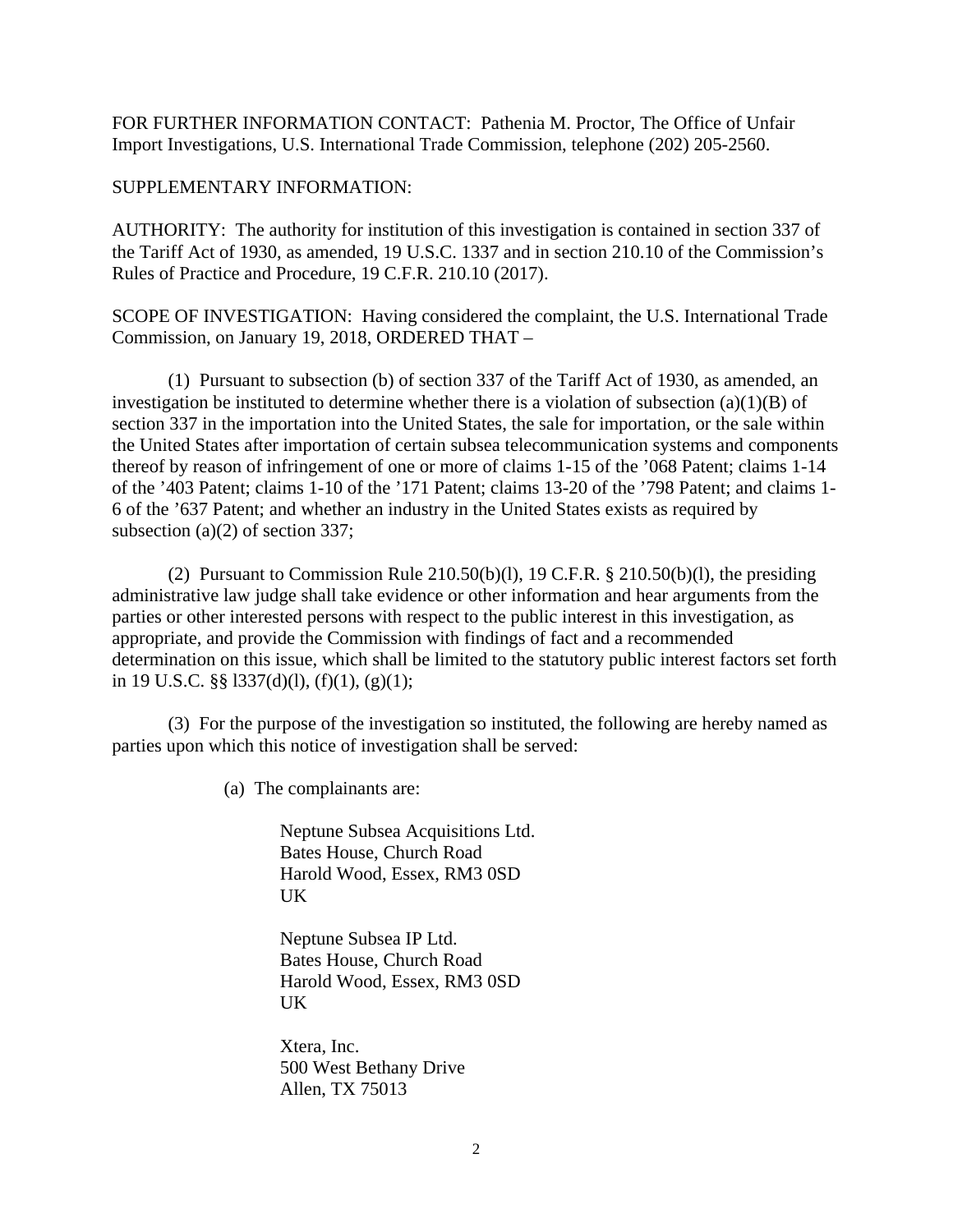(b) The respondents are the following entities alleged to be in violation of section 337, and are the parties upon which the complaint is to be served:

> Nokia Corporation Karaportti 3 02610 Espoo Finland

Nokia Solutions and Networks B.V. Antareslaan 1 2132JE Hoofddorp The Netherlands

Nokia Solutions and Networks Oy Karaportti 3 02610 Espoo Finland

Alcatel-Lucent Submarine Networks SAS 148 Route De La Reine 148 AU 152 92100 Boulogne Billancourt France

Nokia Solutions and Networks US LLC 638 N Fifth Ave Phoenix, AZ 85003

NEC Corporation 7-1, Shiba 5-chome, Minato-ku Tokyo 108-8001 Japan

NEC Networks & System Integration Corporation Iidabashi First Tower 2-6-1 Koraku, Bunkyo-ku, Tokyo 112-8560 Japan

NEC Corporation of America 3929 W. John Carpenter Freeway Irving, TX 75063-2909

 (c) The Office of Unfair Import Investigations, U.S. International Trade Commission, 500 E Street, S.W., Suite 401, Washington, D.C. 20436; and